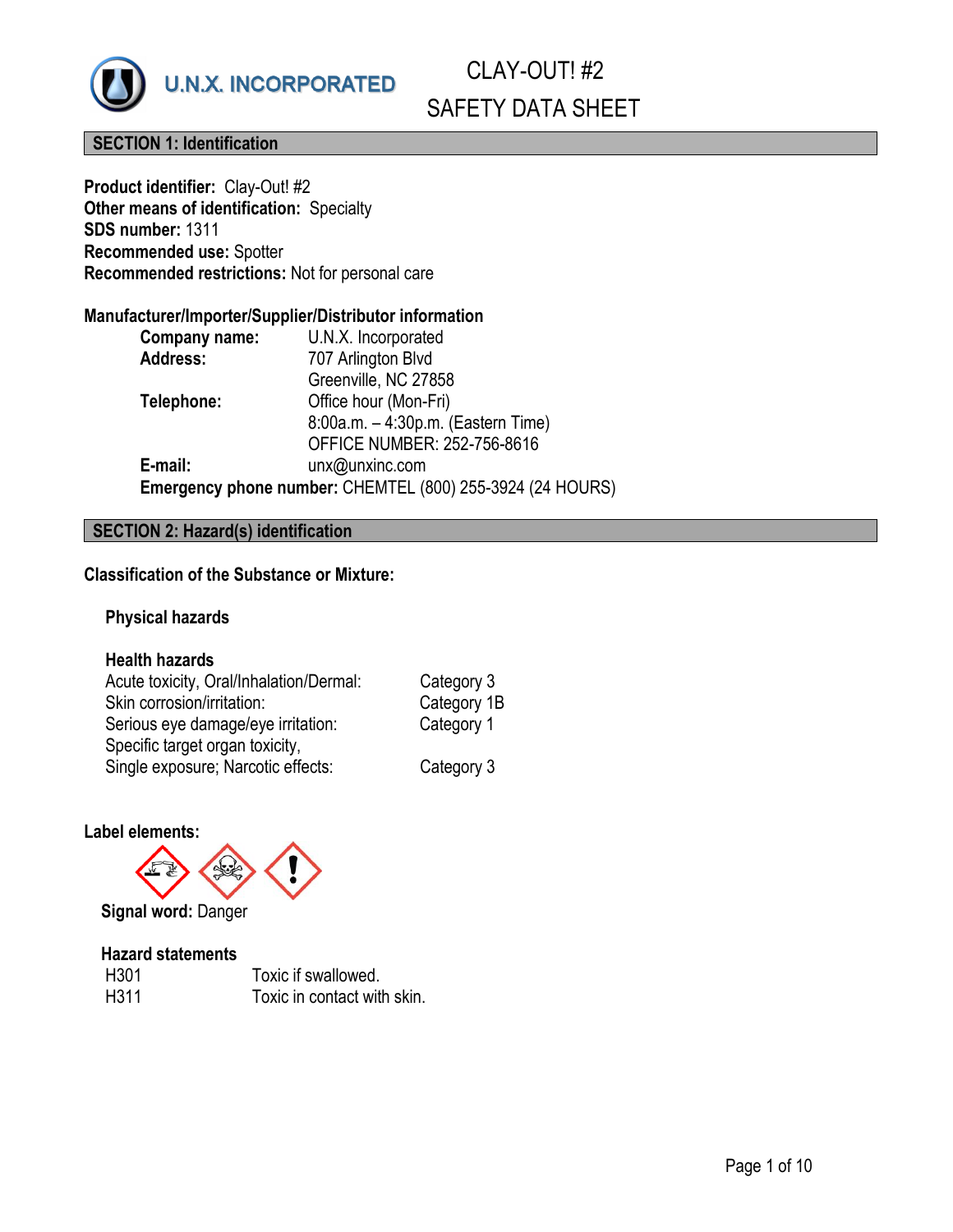# **SECTION 2: Hazard(s) identification (continued)**

| H314 | Causes severe skin burns and eye damage.         |
|------|--------------------------------------------------|
| H318 | Causes serious eye damage.                       |
| H331 | Toxic if inhaled.                                |
| H336 | May cause drowsiness or dizziness.               |
| H411 | Toxic to aquatic life with long lasting effects. |

### **Precautionary statements**

| <b>Prevention:</b> |                                                                                                                                     |
|--------------------|-------------------------------------------------------------------------------------------------------------------------------------|
| P <sub>101</sub>   | If medical advice is needed, have product container or label at hand.                                                               |
| P <sub>102</sub>   | Keep out of reach of children.                                                                                                      |
| P <sub>103</sub>   | Read label before use.                                                                                                              |
| P <sub>233</sub>   | Keep container tightly closed.                                                                                                      |
| P <sub>260</sub>   | Do not breathe mist/vapors/spray.                                                                                                   |
| P <sub>264</sub>   | Wash hands, arms, face and exposed skin thoroughly after handling.                                                                  |
| P270               | Do not eat, drink or smoke when using this products.                                                                                |
| P271               | Use only outdoors or in a well-ventilated area.                                                                                     |
| P273               | Avoid release to the environment.                                                                                                   |
| P <sub>280</sub>   | Wear protective gloves/protective clothing/eye protection.                                                                          |
| Response:          |                                                                                                                                     |
| P301+P310          | IF SWALLOWED: Immediately call a POISON CENTER or doctor/physician.                                                                 |
| P303+P361+P353     | IF ON SKIN (or hair): Take off immediately all contaminated clothing. Rinse skin<br>with water/shower.                              |
| P304+P340          | IF INHALED: Remove person to fresh air and keep comfortable for breathing.                                                          |
| P305+P351+P338     | IF IN EYES: Rinse cautiously with water for several minutes. Remove contact<br>lenses, if present and easy to do. Continue rinsing. |
| P361+P364          | Take off immediately all contaminated clothing and wash it before reuse.                                                            |
| Storage:           |                                                                                                                                     |
| P403+P233          | Store in a well-ventilated place. Keep container tightly closed.                                                                    |
| P405               | Store locked up.                                                                                                                    |
| Disposal:          |                                                                                                                                     |
| P <sub>501</sub>   | Dispose of contents / container in accordance with local / regional / national /<br>international regulations.                      |

**Hazard(s) not otherwise Classified (HNOC):** Not classified.

# **SECTION 3: Composition/information on ingredients**

# **Substance/Mixtures:**

| <b>Chemical name</b>                | <b>CAS No.</b> | Concentration (%) |
|-------------------------------------|----------------|-------------------|
| Water                               | 7732-18-5      | 50-65             |
| Citric acid                         | 77-92-9        | $15 - 30$         |
| Fluorosilicic acid                  | 16961-83-4     | $5 - 15$          |
| Ammonium bifluoride                 | 1341-49-7      | $5 - 15$          |
| Dipropylene glycol monomethyl ether | 34590-94-8     | $0-5$             |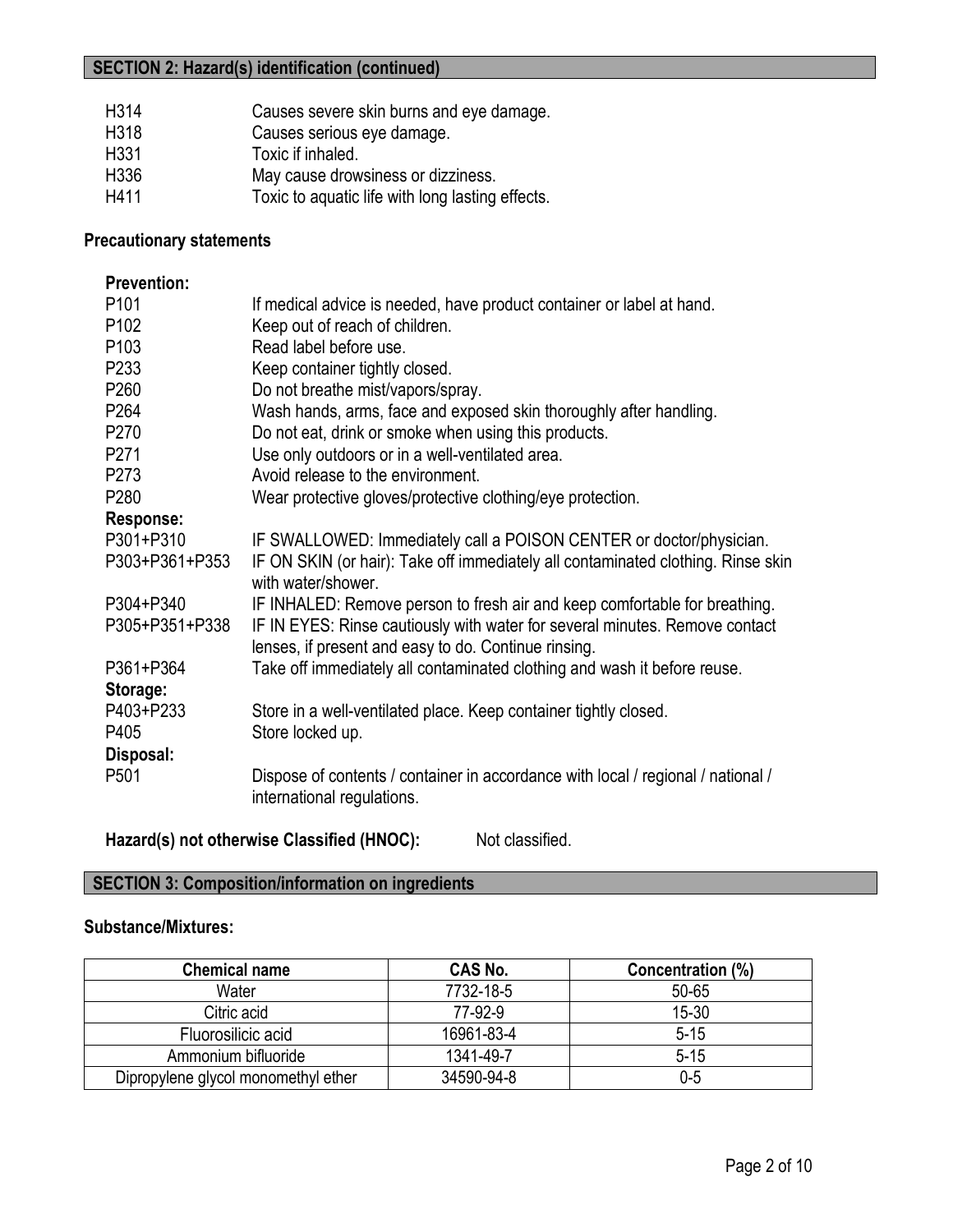### **Section 4: First-aid measures**

#### **Description of first aid measures**

**General advice:** Remove victims from the danger zone without endangering your own safety. Remove contaminated clothing (including underwear and shoes) immediately.

**Inhalation:** Bring accident victims out into the fresh air. If not breathing, give artificial respiration. WARNING: It may be hazardous to the person providing aid to give mouth-to-mouth resuscitation when the inhaled material is toxic, infectious or corrosive. If patient has difficulty breathing, administer oxygen, keep the patient calm and warm. In case of unconsciousness place patient stably in side position for transportation. Call a physician immediately.

**Skin contact:** Immediately flush skin with plenty of water for at least 15 minutes while removing contaminated clothing and shoes. Wash clothing before re-use. After contact with small amounts get medical attention if any discomfort or irritation continues. For large amounts, obtain medical attention.

**Eye contact:** Immediately flush eyes with gentle but large stream of water or eye wash solution for at least 15 minutes, lifting lower and upper eyelids occasionally. If possible remove any contact lenses and continue to wash. Call a physician, immediately.

**Ingestion:** If swallowed, rinse mouth with water (only if the person is conscious). Never give anything by mouth to an unconscious person. Loosen tight clothing such as a collar, tie, belt or waistband. DO NOT induce vomiting unless directed to do so by medical personnel. Call a physician, immediately.

#### **Most important symptoms/effects, acute and delayed:**

**Notes to physician:** The severity of the symptoms described will vary dependent on the concentration and the length of exposure. The substance is toxic to the nervous system, lungs, and mucous membranes.

**Inhalation:** Excessive inhalation of vapors can cause nasal and respiratory damage, dizziness, weakness, fatigue, nausea, vomiting, diarrhea, and possible unconsciousness.

**Ingestion:** May cause sore throat, abdominal pain, nausea, and severe burns of the mouth, throat, and stomach. May affect the urinary system, liver, and blood. Severe exposures can lead to shock, circulatory collapse, and death.

**Skin contact/Skin irritation:** Contact with vapors and liquid are corrosive to the skin, and may cause permanent skin damage, redness, pain and severe skin burns.

**Eye contact:** Liquid and vapors are corrosive to the eyes. May cause redness, pain, blurred vision, eye burns, and permanent eye damage. Brief contact of the liquid can cause severe eye burns and possible blindness. May cause corneal damage, conjunctivitis, and/or lachrymation.

#### **Indication of immediate medical attention and special treatment needed, if necessary:**

Cases of eye contact and ingestion should be treated immediately. Have facilities in place to wash skin and eyes in case of exposure. Ingestion damages mucous membranes and tissues of gastro-intestinal tract.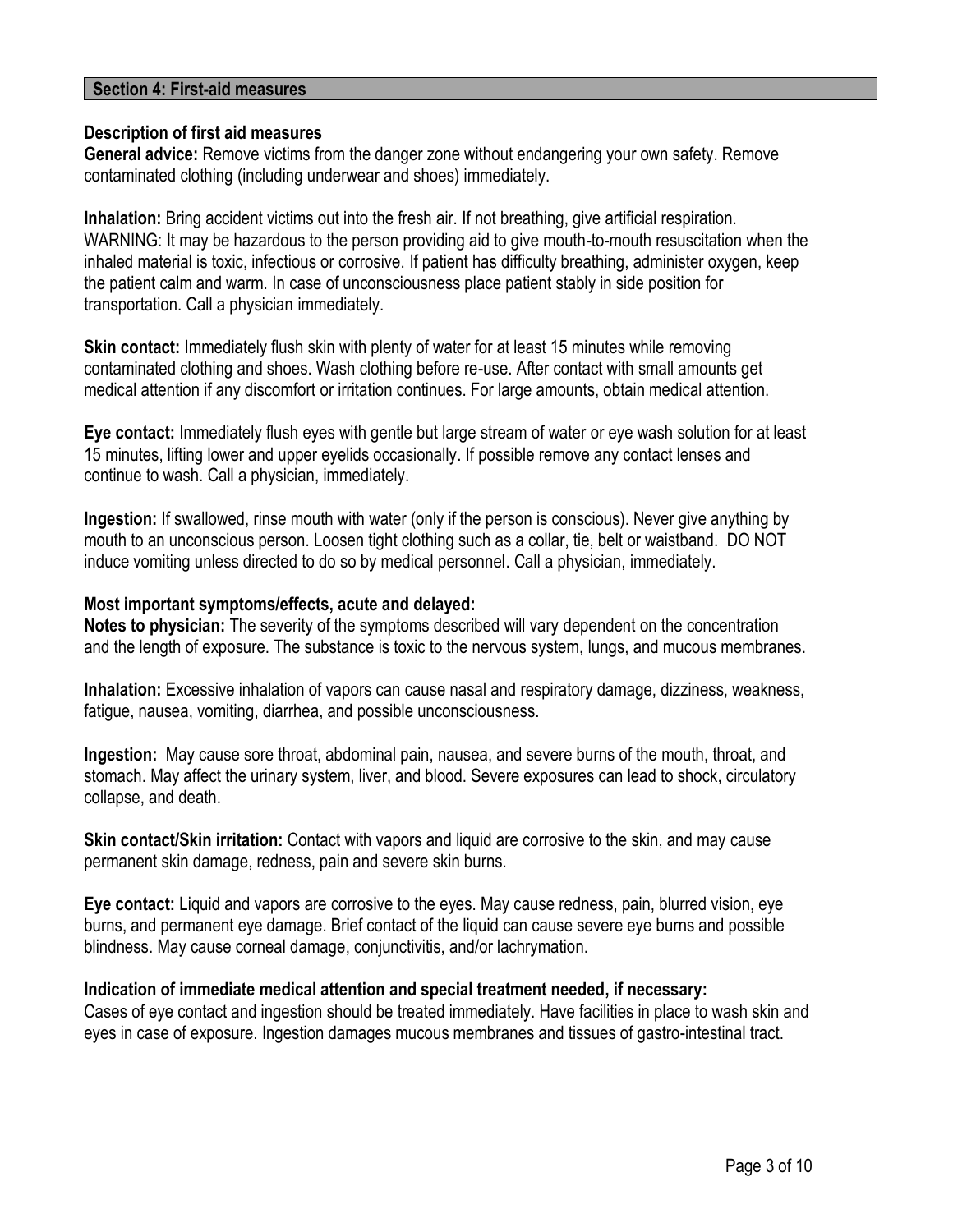# **SECTION 5: Fire-fighting measures**

**Suitable extinguishing media:** In case of fire use water, carbon dioxide, or foam extinguishing media. Applying water to this product may cause splattering of this corrosive powder. Water spray on large fires may be ineffective but may be used to keep fire-exposed containers cool. If water is used, use in abundance to control heat.

**Unsuitable extinguishing media:** Do not use water jet as this can spread the fire. Do not use carbon dioxide in enclosed spaces with insufficient ventilation.

**Specific hazards arising from the chemical:** Burning releases; carbon/nitrogen oxides, and hydrogen fluoride. In the event of fire and/or explosion do not breathe fumes. Withdraw immediately in case of rising sound from venting safety device or any discoloration of tanks due to fire. Move containers from fire area if you can do so without risk. Product containers can melt in the heat of a fire. Packaging materials will be combustible and provide fuel for the fire.

**Special protective equipment and precautions for fire-fighters:** In the event of a fire, wear full protective clothing and NIOSH-approved self-contained breathing apparatus with full face piece operated in the pressure demand or other positive pressure mode. During fire-fighting respirator with independent airsupply and airtight garment is required. Fight fire in early stages if safe to do so. Provide ventilation and be wary of hydrogen generation upon reactions with some metals.

#### **SECTION 6: Accidental release measures**

**Personal precautions, protective equipment and emergency procedures:** Ventilate area of leak or spill. Ensure adequate ventilation/exhaust extraction. Put on protective equipment (see Section 8). Have emergency procedures in place for treating spillages, evacuating the area and informing the emergency services if necessary. Restrict access to the area until the spillage is treated, if large amounts of vapors are produced that will be hazardous to others, evacuate the area. Non-emergency personnel should be kept away from the area of spillage. Avoid ingestion, inhalation of vapors and contact with skin and eyes.

**Environment precautions:** Avoid unauthorized discharge of product into sanitary sewers system or to the environment. Clean up any spillages immediately; prevent material from spreading and entering drains or sewage systems. Large spillages or uncontrolled discharge to water systems must be alerted to the Environmental Agency or other regulatory body. If the product has entered a foul drain or sewage system in significant amounts to cause a hazard then the local water treatment company must be informed.

**Methods and materials for containment and cleaning up:** Contain and recover liquid when possible. Small spillages should be absorbed with an inert, non-combustible absorbent. Large Spillages: Dam and absorb spillages with sand, earth or other inert material. Fit drain covers where they are available if the spillage is likely to enter the drainage system. Collect spillage in containers, seal securely and deliver for disposal according to local regulations. Containers with collected spillage must be properly labeled with correct contents and hazard symbol. Flush area clean with lots of water. Be aware of potential for surfaces to become slippery. Ventilate area and allow drying before allowing access. Wash thoroughly after dealing with a spillage.

**Reference to other sections:** Refer to sections 8 and 13 for additional information.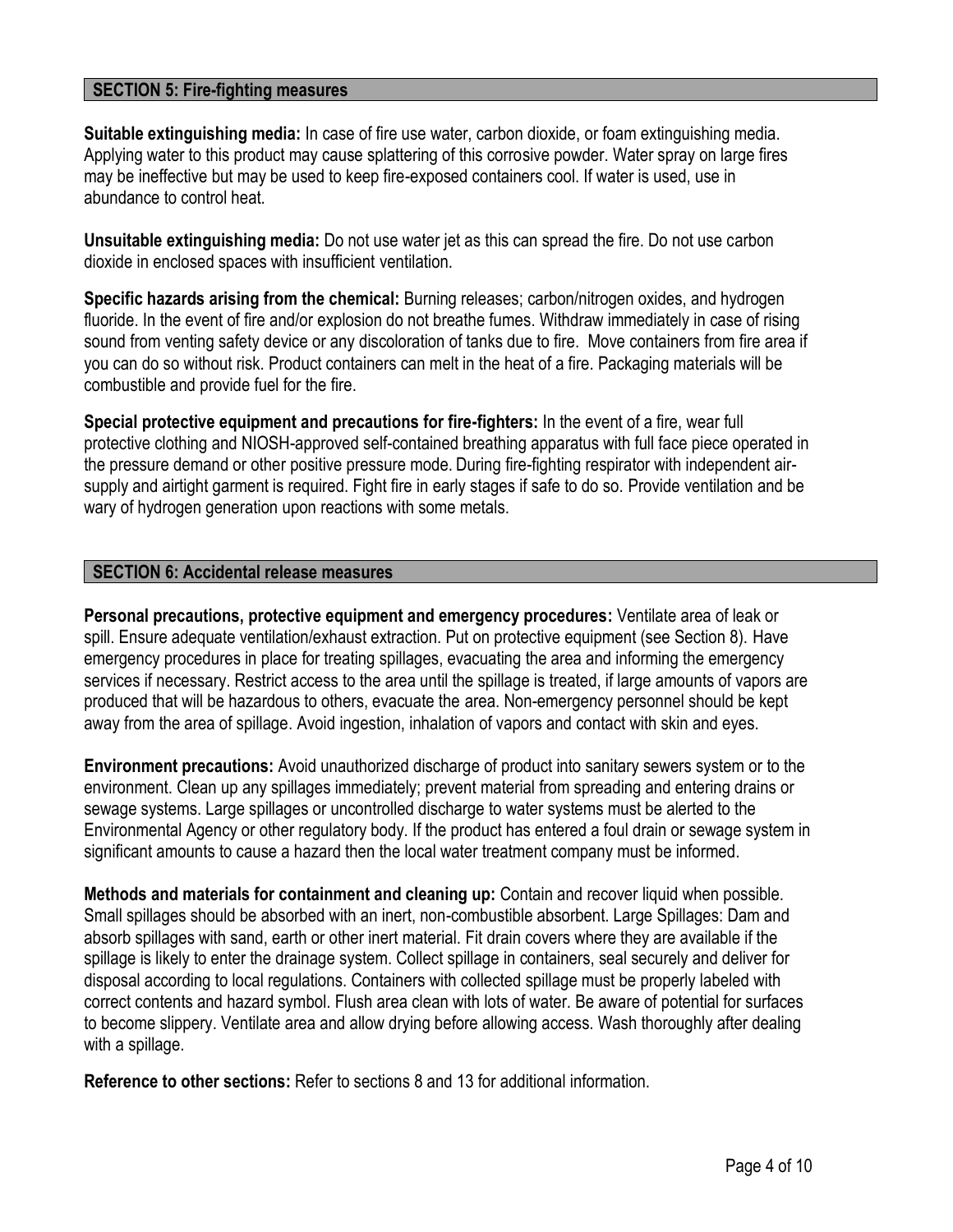# **SECTION 7: Handling and storage**

**Precautions for safe handling:** Keep in a closed container and protect from physical damage. Store in a cool, dry, and ventilated area. Keep away from sources of heat, moisture, incompatibilities, and away from direct sunlight. Containers of this material may be hazardous when empty since they retain product residues (vapors, liquid); observe all warnings and precautions listed for the product. Do not wash out container and use it for other purposes. Avoid ingestion and/or inhalation of any vapors/mists if produced, and any contact with skin or eyes. Wash at the end of each work shift, before eating, drinking, smoking and using the toilet. Do not eat, drink or smoke when handling. Remove contaminated clothing/footwear/equipment before entering eating areas or places that would expose others to the product. Avoid spilling the product. Do not use in areas close to drainage systems unless measures are in place to prevent access of product. Ensure emergency procedures are in place to treat spillages and cope with other situations such as evacuation. Provide eye washing and skin washing facilities, when handling large amounts a safety shower is recommended.

**Conditions for safe storage, including any incompatibilities:** Store in closed original container at temperatures between 40°F and 80°F. If the product is transferred to another container, this should be made of a compatible material to the original container. Store away from heat, direct sunlight and moisture. Store in a stable situation to avoid spillages. It is advisable to store in a bunded area or use other protective measures such as a sump pallet or storage tray.

**Keep away from:** strong acids, oxidizing agents and reactive metals (i.e., aluminum, tin, zinc, and their alloys). **Suitable packaging material:** stainless steel, nickel, polyethylene, polypropylene, glass and stoneware/porcelain. **Non-suitable packaging material:** lead, galvanized iron, aluminum, copper, zinc, bronze, and tin.

#### **SECTION 8: Exposure control/personal protection**

#### **Control Parameters**

 **Occupational exposure limits**

#### **US.OSHA Table Z-1 Limits for Air Contaminants (29 CFR 1910.1000)**

#### **U.S. ACGIH Threshold Limit Values**

| <b>Chemical Name</b>                | CAS-No.    | Value | <b>Control parameters</b> |
|-------------------------------------|------------|-------|---------------------------|
| Ammonium bifluoride                 | 1341-49-7  | TWA   | 2.5 mg/m <sup>3</sup>     |
| Dipropylene glycol monomethyl ether | 34590-94-8 | PEL   | 600 mg/m <sup>3</sup>     |
| Fluorosilicic acid                  | 16961-83-4 | TWA   | 2.5 mg/m <sup>3</sup>     |

#### **Appropriate engineering controls:**

# **Ventilation System:**

 A system of local and/or general exhaust is recommended to keep employee exposures below the defined exposure limit requirements or guidelines. Local exhaust ventilation is generally preferred because it can control the emissions of the contaminant at its source, preventing dispersion of it into the general work area. Please refer to the ACGIH document, Industrial Ventilation, A Manual of Recommended Practices, most recent edition for details.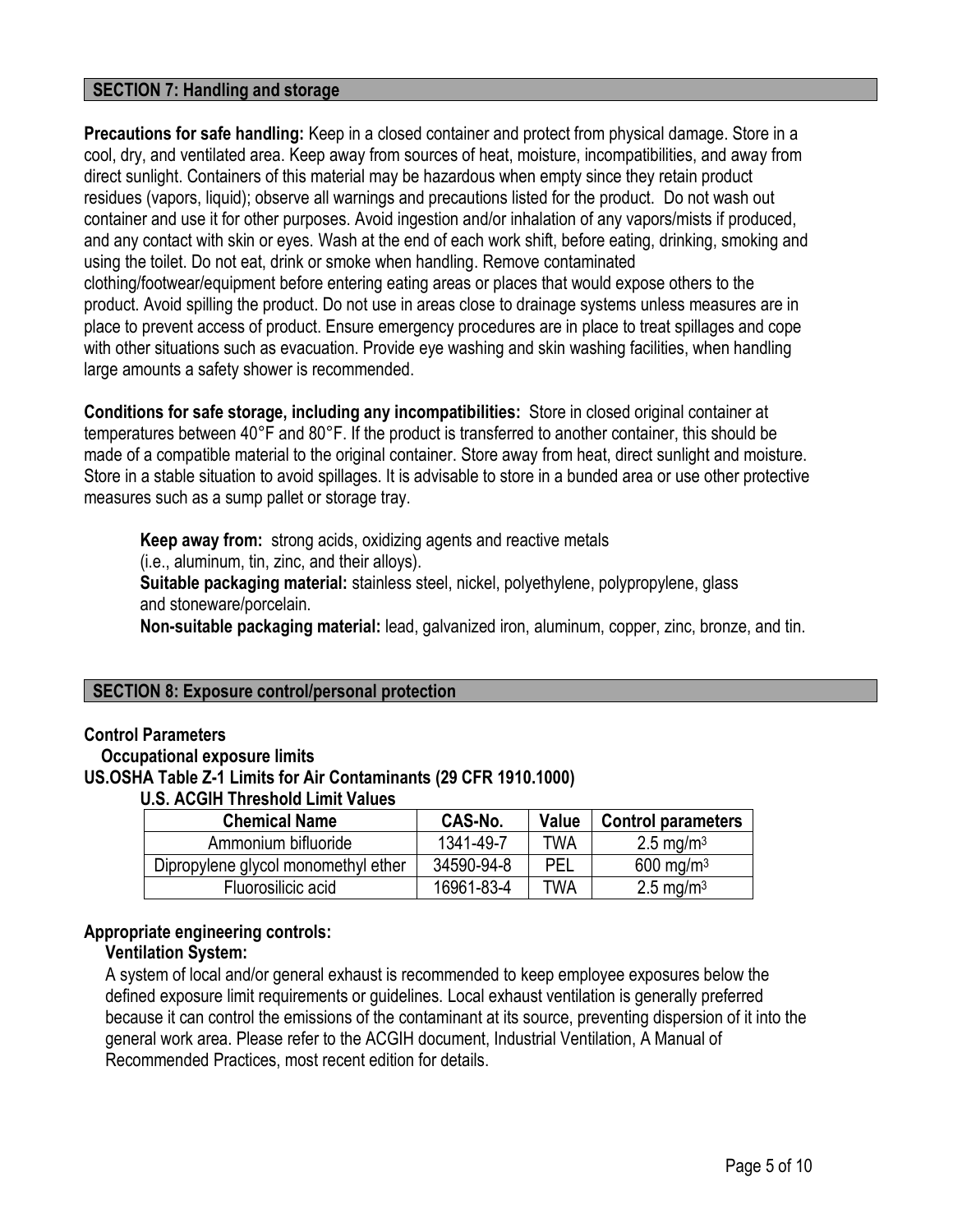#### **SECTION 8: Exposure control/personal protection (continued)**

# **Individual protection measures, such as personal protective equipment (PPE)**

 **Eye Protection:** Use chemical safety goggles and/or full face shield where dusting or splashing of solutions is possible. Maintain eye wash fountain and quick-drench facilities in work area. **Skin Protection:** Wear impervious protective clothing, including boots, gloves, lab coat, apron or coveralls, as appropriate, to prevent skin contact.

 **Hand protection:** Wear protective gloves. Butyl rubber, rubber (natural, latex), nitrile, polyvinyl chloride (PVC). Be aware that latex gloves can produce an allergic reaction in sensitive individuals. Gloves should have a breakthrough time sufficient for the amount of handling but allow dexterity for safe movement and handling. The most suitable glove must be chosen in consultation with the gloves supplier, who can inform about the breakthrough time of the glove material. Gloves showing signs of degradation should be changed to avoid skin contamination. Be aware that the liquid may penetrate the gloves. Frequent change is advisable.

 **Personal Respirators (NIOSH Approved):** Wear suitable respiratory protection when vapors or mists are produced if the Workplace Exposure Limit is exceeded and there is insufficient ventilation or extraction. For emergencies or instances where the exposure levels are not known, use a full face piece positive-pressure, air-supplied respirator. Respirator must be fitted with a cartridge suitable for the chemical of concern. Consult with the supplier as to the compatibility of the equipment with the chemical of concern. CAUTION: Air purifying respirators do not protect the user in oxygen deficient atmospheres, use air supplied system.

 **Thermal Hazards:** Wear appropriate thermal protective clothing, when necessary.

 **General hygiene considerations:** Wash hands, change out of clothes as soon as possible.

Wash clothes. Shower or bathe as soon as possible.

 **Other protective measures:** Have an eye bath and safety shower close by.

#### **SECTION 9: Physical and chemical properties**

| Liquid                                                          |
|-----------------------------------------------------------------|
| White water                                                     |
| No odour                                                        |
| No data available                                               |
| $0 - 2$                                                         |
| No data available                                               |
| No data available                                               |
| No data available                                               |
| No data available                                               |
| No data available                                               |
| Upper/lower flammability of explosive limits: No data available |
| No data available                                               |
| No data available                                               |
| No data available                                               |
| Excellent                                                       |
| Partition coefficient (n-octanol/water): No data available      |
| No data available                                               |
| <b>Decomposition temperature:</b> No data available             |
| No data available                                               |
| <b>Contains fluorides</b>                                       |
|                                                                 |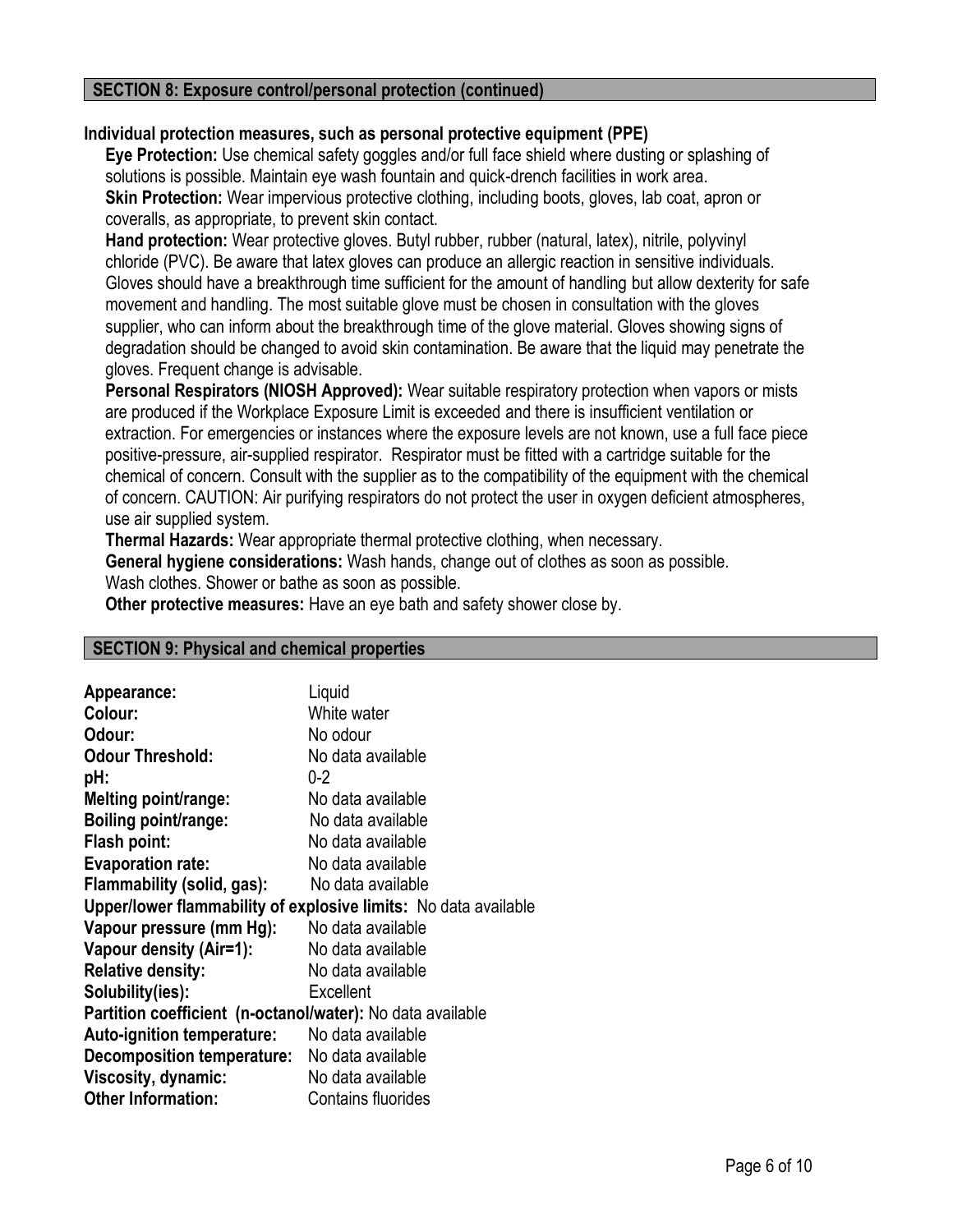### **SECTION 10: Stability and reactivity**

**Reactivity and/or chemical stability:** If stored and handled in accordance with standard industrial practices no hazardous reactions are known. Refer to section 7 for proper conditions.

**Possibility of hazardous reactions:** Hazardous polymerization will not occur.

**Conditions to avoid:** Avoid heat, freezing, direct sunlight, and moisture. Avoid storage with incompatible materials. Avoid storage in freezing conditions. Avoid storage near unprotected drainage systems. Avoid storage in an unstable manner or in a situation that would result in exposure to the product. It is advisable to store the product within some form of containment to prevent spillages reaching drainage systems. Do not allow the storage container to be left exposed to the atmosphere.

**Incompatible materials:** Strong acids, oxidizing agents and reactive metals (i.e., aluminum, tin, zinc, and their alloys).

**Hazardous decomposition products:** Refer to section 5 in case of a fire. No hazardous decomposition if stored and handled correctly.

#### **SECTION 11: Toxicological information**

**Acute toxicity:** Toxicological testing has not been conducted with this material. The toxicology information listed below is based on the components of this material.

Category 3- Oral/Dermal: Harmful if; swallowed/in contact with skin.

| <b>Citric acid - Acute Toxicity Estimate (ATE)</b> |                                             |  |  |
|----------------------------------------------------|---------------------------------------------|--|--|
| Oral $LD_{50}$<br>Dermal $LD_{50}$                 |                                             |  |  |
|                                                    | 5,400 mg/kg (Rat)   $> 2,000$ mg/kg (Mouse) |  |  |

| Dipropylene glycol monomethyl ether - Acute Toxicity Estimate (ATE) |                      |  |  |
|---------------------------------------------------------------------|----------------------|--|--|
| Oral $LD_{50}$                                                      | Dermal $LD_{50}$     |  |  |
| $> 5,000$ mg/kg (Rat)                                               | 9,510 mg/kg (Rabbit) |  |  |

| <b>Fluorosilicic acid – Acute Toxicity Estimate (ATE)</b> |                                          |                        |  |
|-----------------------------------------------------------|------------------------------------------|------------------------|--|
| $O$ ral L $D_{50}$                                        | LC <sub>50</sub> (Lethal Concentrations) | Oral $LD_{50}$         |  |
| 125 mg/kg (Rat)                                           | 1.11 mg/L $(Rat)$ 1 h                    | 200 mg/kg (Guinea pig) |  |

**Skin Corrosion/irritation:** Category 1B: Causes severe skin burns and eye damage.

**Serious eye damage/irritation:** Category 1: Causes serious eye damage.

**Respiratory or skin sensitization:** Classification not possible.

**Germ cell mutagenicity:** Classification not possible**.**

**Carcinogenicity:** Classification not possible. **Reproductive toxicity:** Classification not possible.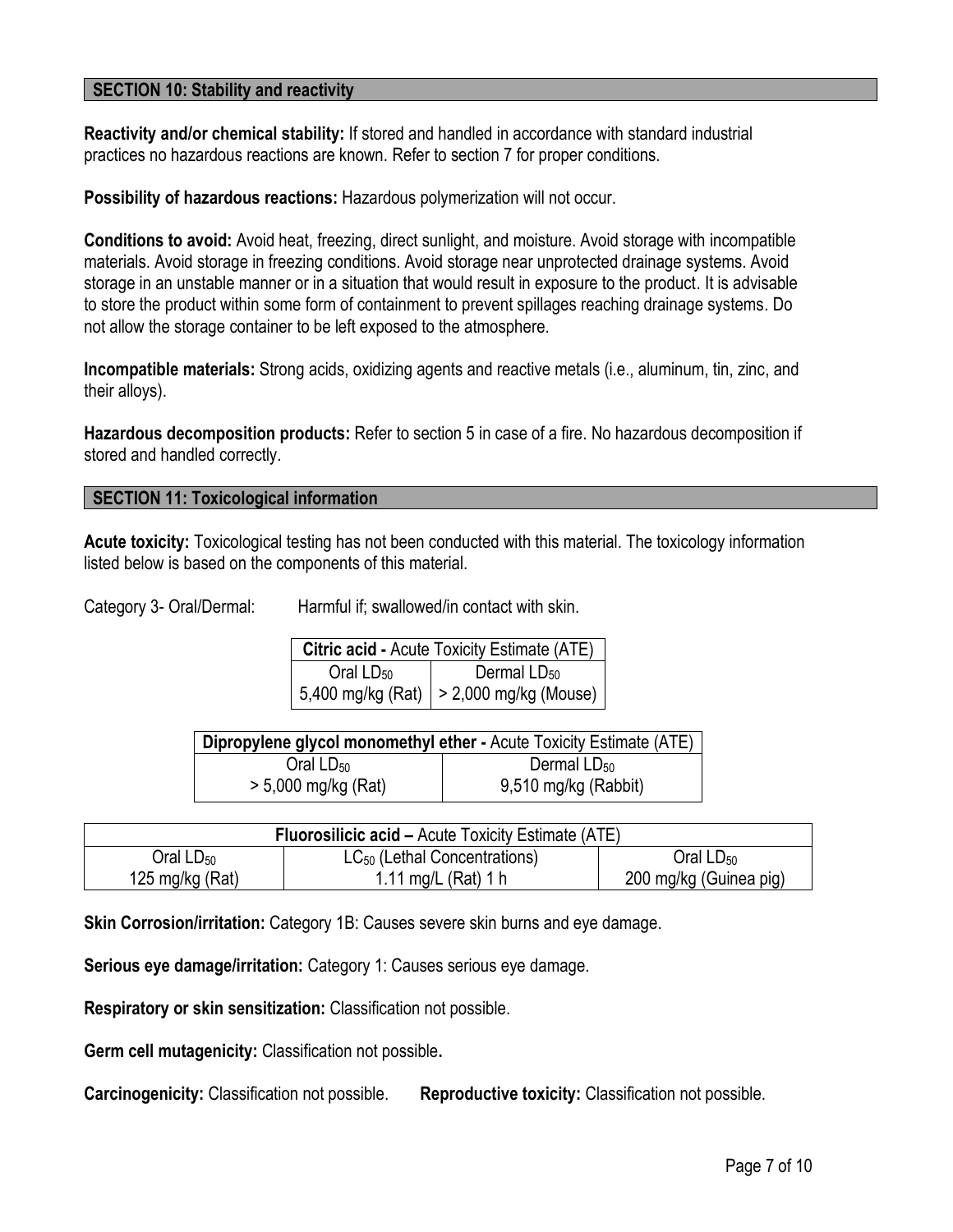# **SECTION 11: Toxicological information (continued)**

**Specific Target Organ Toxicity - Single Exposure:** Category 3: Narcotic effects.

**Specific Target Organ Toxicity - Repeated Exposure:** Classification not possible.

**Aspiration hazard:** Classification not possible.

#### **SECTION 12: Ecological information**

**Toxicity:** Do not allow to escape into waterways, wastewater or soil. Eco toxicological studies of the product are not available. Please find below the data available to us from raw materials:

**Aquatic ecotoxicity:** Chronic: Category 2: Toxic to aquatic life with long lasting effects.

| Dipropylene glycol monomethyl ether |                        |                       |                                |                    |
|-------------------------------------|------------------------|-----------------------|--------------------------------|--------------------|
| $LC_{50}/96$ h, static              | $LC_{50}/48$ h, static | $LC_{50}/96$ h, semi- | $\text{ErC}_{50}/96$ h, static | Flow-through test, |
| test                                | test                   | static test           | test                           | 22d                |
| $> 1,000$ mg/L                      | $1,919$ mg/L           | $> 1,000$ mg/L        | > 969 mg/L (green              | $NOEC:$ > 0.5 mg/L |
| (guppy)                             | (waterflea)            | (shrimp)              | algae)                         | $LOEC:$ > 0.5 mg/L |
|                                     |                        |                       |                                | (waterflea)        |

| <b>Citric acid</b>                                                                    |              |  |  |  |
|---------------------------------------------------------------------------------------|--------------|--|--|--|
| LC <sub>50</sub> (Leuciscus idus melanotus): 48 h   Static test (Daphnia magna): 24 h |              |  |  |  |
| 440 mg/L                                                                              | $1,535$ mg/L |  |  |  |

| <b>Fluorosilicic acid</b> |                              |                        |                              |  |  |
|---------------------------|------------------------------|------------------------|------------------------------|--|--|
| $LC_{50}$ (Fish) 96 h     | $EC_{50}$ (Crustaceans) 48 h | $EC_{50}$ (Algae) 96 h | $EC_{50}$ (Crustaceans) 96 h |  |  |
| Salmo Gairdneri           | Daphnia Magna                | Scenedesmus Specie     | Mysidopsis Bahia             |  |  |
| 51.0 mg/L (as fluorides)  | 97 mg/L (as fluorides)       | $43 \text{ mg/L}$      | 10.5 mg/L (as fluorides)     |  |  |

**Persistence and degradability:** No data available for this product.

**Bioaccumulative potential:** No data available for this product.

**Mobility in soil:** No data available for this product.

**Other adverse effects:** No other adverse environmental effects (e.g. ozone depletion, photochemical ozone creation potential, endocrine disruption, global warming potential) are expected from this component.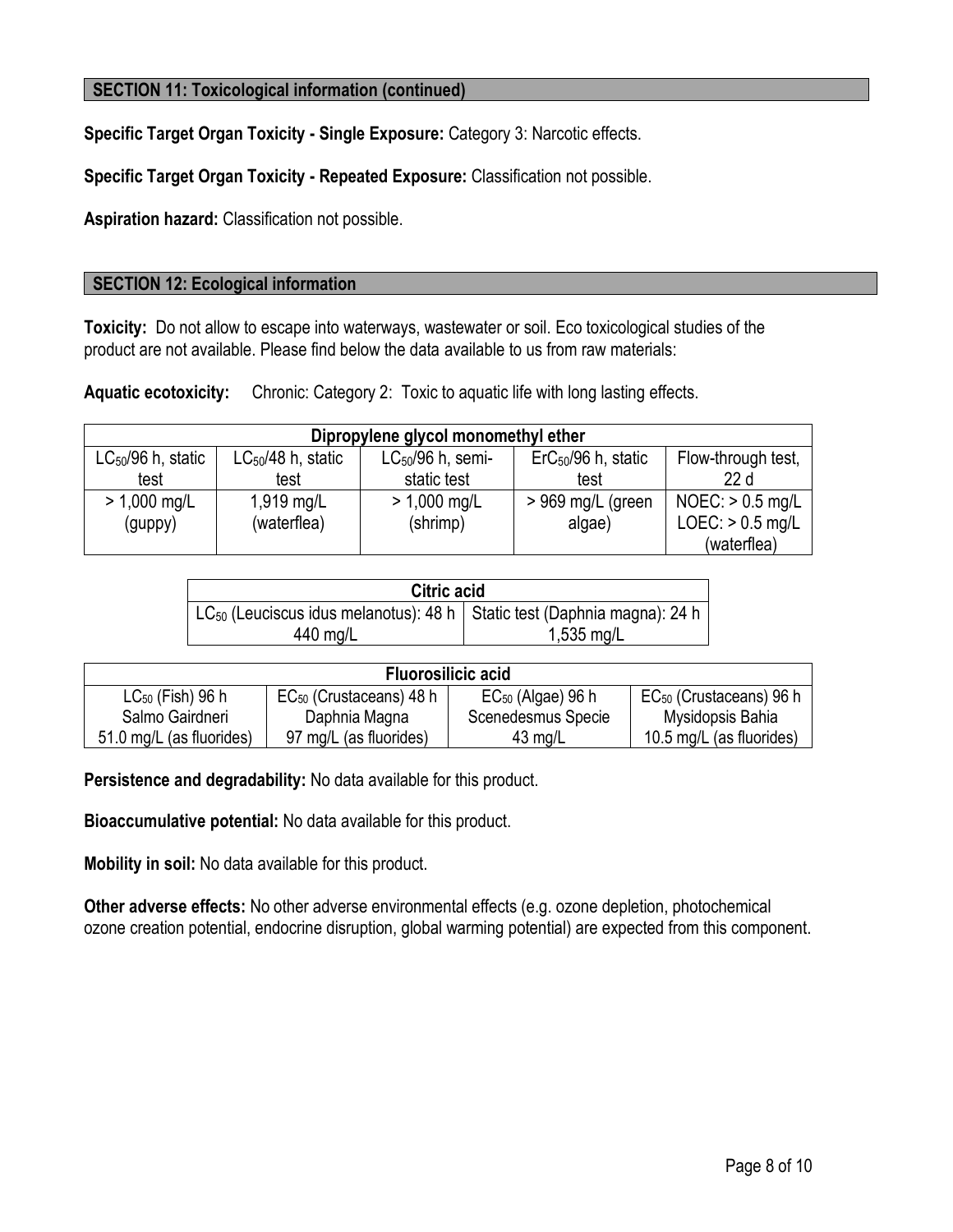### **SECTION 13: Disposal considerations**

#### **General information:**

Do not allow unauthorized disposal to the environment. If operators are exposed to vapors during the disposal process then suitable respiratory protection should be worn. All other personal protective equipment as described in section 8 should be worn.

#### **Disposal methods**:

Avoid unauthorized disposal. Do not dump into any sewers, on the ground, or into any body of water. All disposal practices must be in compliance with federal, state/provincial and local laws and regulations. For a small spill, immediately hose down with cool water and dispose to drain. For a large spill, dike, collect and contact local authorities about disposal.

| <b>UN Number:</b>                   | NA 1760                                        |
|-------------------------------------|------------------------------------------------|
| <b>UN Proper Shipping Name:</b>     | COMPOUND, CLEANING LIQUID (FLUOROSILICIC ACID) |
| Transport hazard class(es):         |                                                |
| <b>DOT Hazard Class:</b>            | 8                                              |
| <b>DOT Subsidiary Hazard Class:</b> | Not Available                                  |
| Label:                              | <b>CORROSIVE</b>                               |
| Packing group, if available:        |                                                |
| <b>Environmental Hazards:</b>       | Not available                                  |
| Special precautions for user:       | Not available                                  |

**Transport in bulk according to Annex II of MARPOL 73/78<sup>3</sup> and the IBC Code <sup>3</sup> :** Not applicable

#### **SECTION 15: Regulatory information**

**SECTION 14: Transport information**

#### **Safety, health and environmental regulations/legislation specific for the substance or mixture**  The ingredients of this product are listed on the TSCA inventory.

**Other Regulations:** OSHA: Hazardous by definition of Hazard Communication Standard (29 CFR 1910.1200).

#### **SARA 302 Components/ SARA 313 Components:**

SARA 302: This material contains one or more of the following chemicals required to be identified under SARA Section 302 (40 CFR 355 Appendix A), SARA Section 313 (40 CFR 372.65) and/or CERCLA (40 CFR 302.4).

#### **SARA 311/312 Tier II Hazard Ratings:**

|                               | CAS#       |               | <b>Reactivity</b> | <b>Pressure</b> | <b>Immediate</b>     | <b>Chronic</b>       |
|-------------------------------|------------|---------------|-------------------|-----------------|----------------------|----------------------|
| <b>Component</b>              |            | <b>Hazard</b> | <b>Hazard</b>     | <b>Hazard</b>   | <b>Health Hazard</b> | <b>Health Hazard</b> |
| Ammonium bifluoride           | 1341-49-7  | No            | No                | No              | Yes                  | No                   |
| Citric acid                   | 77-92-9    | No            | No                | No              | Yes                  | No                   |
| Hydrofluorosilicic acid       | 16961-83-4 | No            | No                | No              | Yes                  | No                   |
| Dipropylene glycol monomethyl | 34590-94-8 | Yes           | No                | No              | No                   | Yes                  |
| ether                         |            |               |                   |                 |                      |                      |